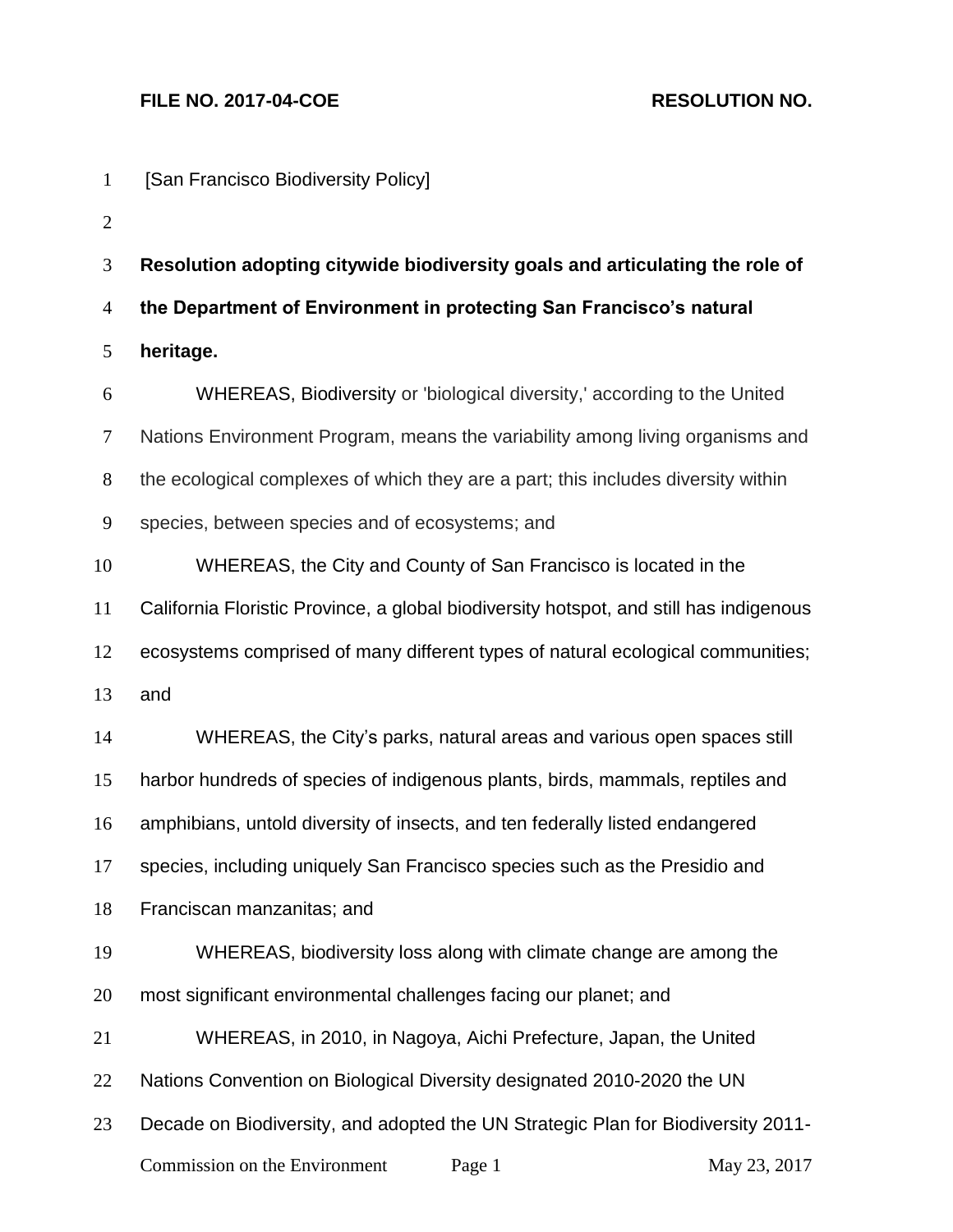| $\mathbf{1}$     | 2020, which includes the vision of "living in harmony with nature" as well as the  |
|------------------|------------------------------------------------------------------------------------|
| $\overline{2}$   | 20 Aichi Biodiversity Targets; and                                                 |
| 3                | WHEREAS, the Living Planet Index, managed by the World Wildlife Fund               |
| $\overline{4}$   | to measure progress toward the Biodiversity Targets, has documented a 58%          |
| $\mathfrak{S}$   | reduction in global vertebrate species diversity since 1970; and                   |
| 6                | WHEREAS, to help urban areas contribute to the Aichi Targets and the               |
| $\tau$           | UN Strategic Plan, the Convention on Biological Diversity and the Stockholm        |
| $8\,$            | Resilience Center published the Cities Biodiversity Outlook, which identifies 10   |
| $\boldsymbol{9}$ | key findings, including "maintaining functioning urban ecosystems can              |
| 10               | significantly enhance human health and well-being" and "urban ecosystem            |
| 11               | services and biodiversity can help contribute to climate change mitigation and     |
| 12               | adaptation"; and                                                                   |
| 13               | WHEREAS, the Golden Gate National Parks and the City's watershed                   |
| 14               | lands are part of the Golden Gate Biosphere Reserve, a unit of the United          |
| 15               | Nations' Man and the Biosphere Program, the goal of which is the overall           |
| 16               | improvement of the relationship between people and their environment; and          |
| 17               | WHEREAS, San Francisco's Climate Action Goals of 0-50-100-ROOTS                    |
| 18               | identify city and community greening as integral to local climate mitigation and   |
| 19               | adaptation; and                                                                    |
| 20               | WHEREAS, San Francisco is a founding member of the international Wild              |
| 21               | Cities and Biophilic Cities networks, which promote conservation, awareness and    |
| 22               | stewardship of biodiversity in cities and a global conservation vision of "Nature" |
|                  |                                                                                    |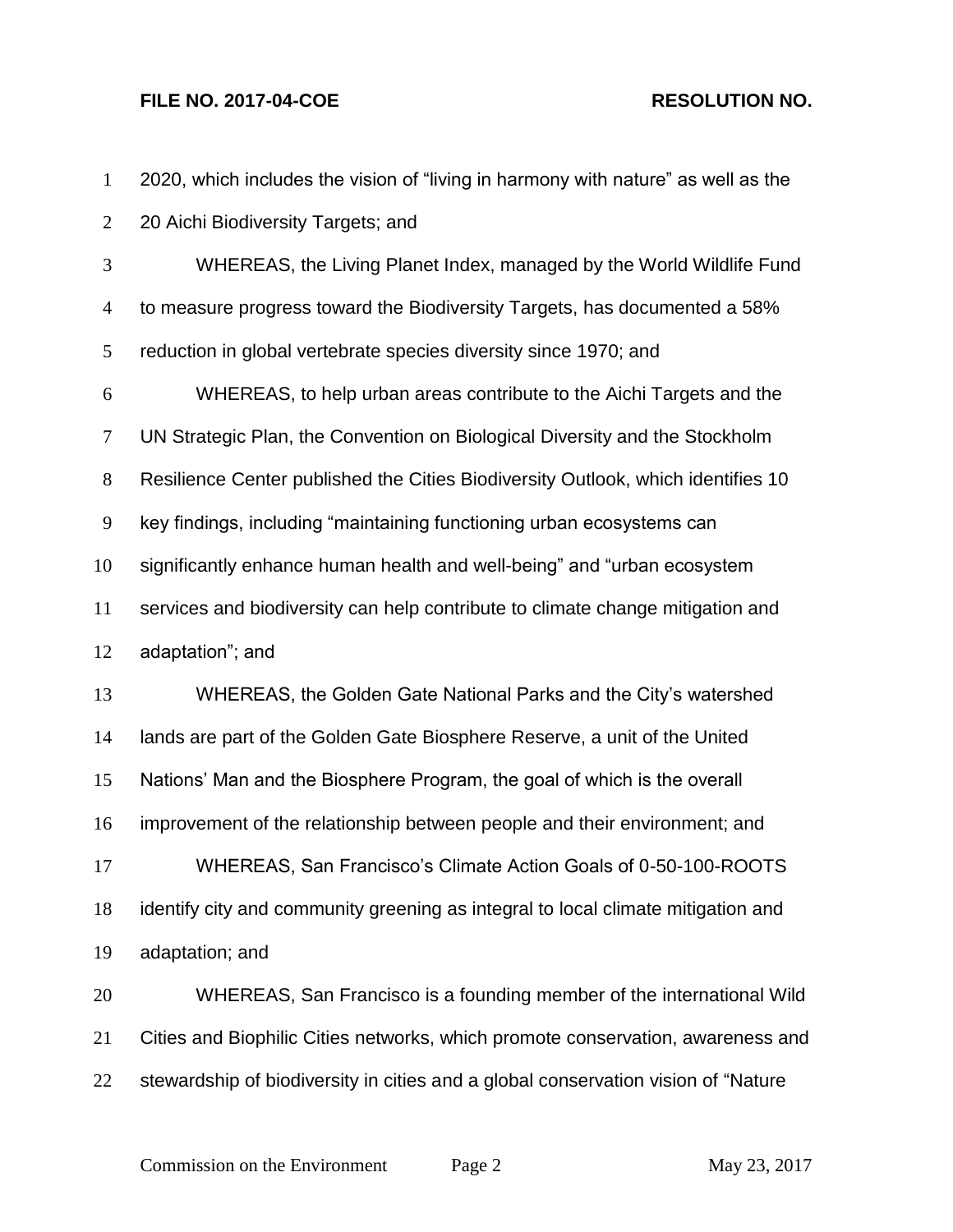| $\mathbf{1}$   | Needs Half," which calls for half of Earth's lands and waters to be permanently       |  |  |
|----------------|---------------------------------------------------------------------------------------|--|--|
| $\overline{2}$ | protected for nature and biodiversity; and                                            |  |  |
| 3              | WHEREAS, the Children and Nature Network and the National League of                   |  |  |
| $\overline{4}$ | Cities jointly created the Cities Connecting Children to Nature initiative, and San   |  |  |
| 5              | Francisco is one of a seven city cohort whose mission is to address equity in         |  |  |
| 6              | nature connection in cities; and                                                      |  |  |
| 7              | WHEREAS, San Francisco has long championed and sustained a tradition                  |  |  |
| $8\phantom{1}$ | of wildland and natural resources management and stewardship in its City, State       |  |  |
| 9              | and National Parks and watershed and public trust lands; and                          |  |  |
| 10             | WHEREAS, 2017 is the 20th anniversary of the Sustainability Plan for the              |  |  |
| 11             | City and County of San Francisco, and conservation and restoration of our local       |  |  |
| 12             | biodiversity is integral to the city's long-term environmental sustainability; and    |  |  |
| 13             | WHEREAS, in order to fulfill the vision and goals of the 1997 Sustainability          |  |  |
| 14             | Plan, the Commission on the Environment articulated a significant commitment to       |  |  |
| 15             | biodiversity in Resolution 2011-05-COE; and                                           |  |  |
| 16             | WHEREAS, the Board of Supervisors approved a new Recreation and                       |  |  |
| 17             | Open Space Element of the General Plan in 2014, which includes a Biodiversity         |  |  |
| 18             | Objective that recognizes that biodiversity exists throughout San Francisco in        |  |  |
| 19             | parks, natural areas, backyards, and in the streets, and that wildlife and pollinator |  |  |
| 20             | diversity can be supported by local and California native plants as well as non-      |  |  |
| 21             | invasive plants from other Mediterranean climates; and                                |  |  |
| 22             | WHEREAS, in 2014 the Board of Supervisors signed a resolution                         |  |  |
| 23             | endorsing the San Francisco Children's Outdoor Bill of Rights, which promotes         |  |  |
|                | Commission on the Environment<br>Page 3<br>May 23, 2017                               |  |  |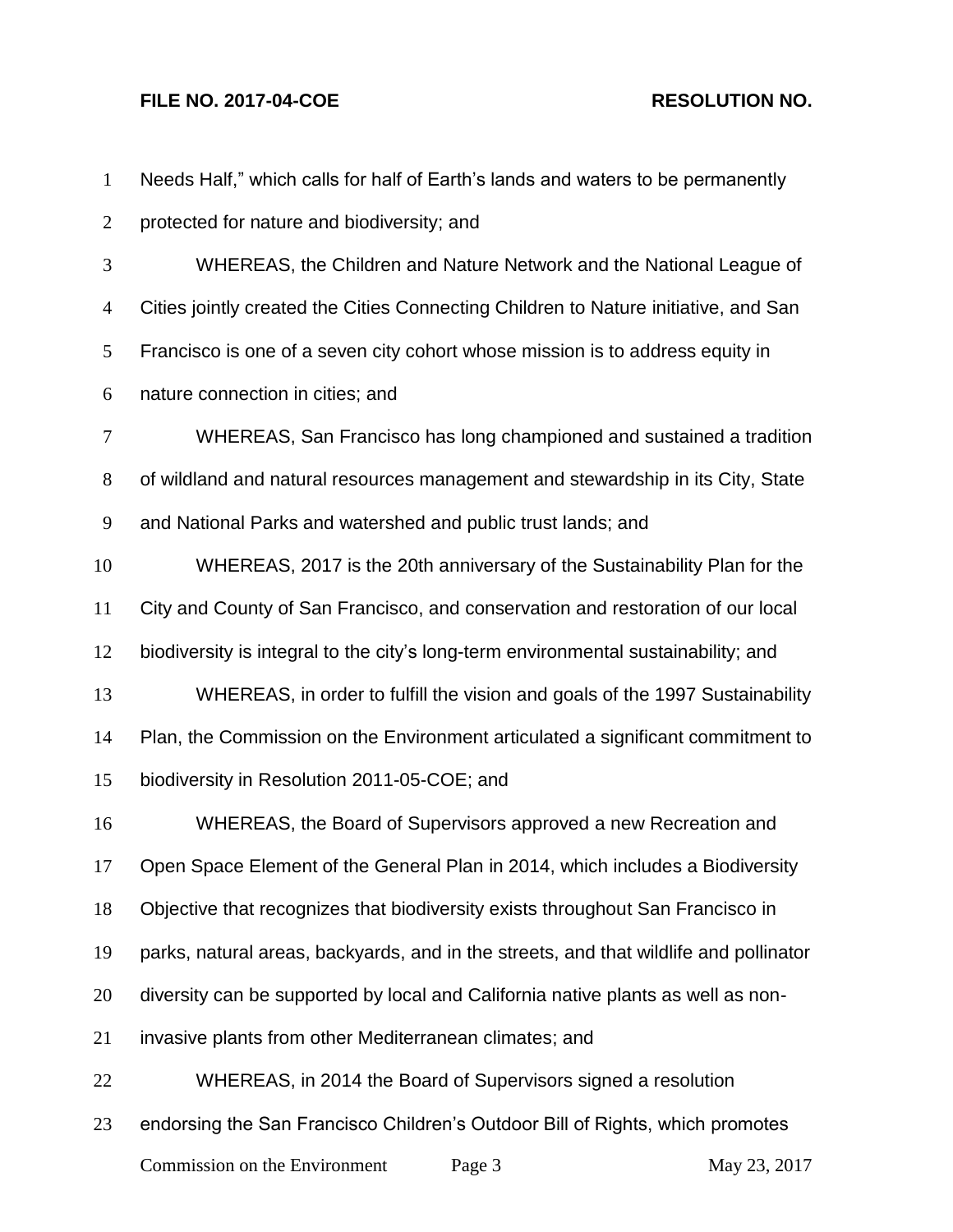| $\mathbf{1}$   | every child's right to connect to nature in the City and advocates the critical  |
|----------------|----------------------------------------------------------------------------------|
| $\overline{2}$ | importance of human connection to nature for individual, community and public    |
| 3              | health; and                                                                      |
| $\overline{4}$ | WHEREAS, in 2016, the Recreation and Parks Commission approved the               |
| 5              | Natural Resources Management Plan, and the Planning Commission certified its     |
| 6              | Final Environmental Impact Report; and                                           |
| $\tau$         | WHEREAS, in 2016 the Board of Supervisors passed a resolution urging             |
| $8\,$          | City Departments, including the Department of Environment, to conduct            |
| 9              | education and outreach to foster knowledge and appreciation of San Francisco's   |
| 10             | pollinators and their interconnected role in the City's natural ecosystems; and  |
| 11             | WHEREAS, various City Departments, in collaboration with communities             |
| 12             | and non-profit organizations, are restoring local biodiversity; connecting San   |
| 13             | Franciscans to nature in the city; and actively bringing nature into the built   |
| 14             | environment; and collectively have coalesced around a unified vision for         |
| 15             | conservation and stewardship of San Francisco's natural heritage; now,           |
| 16             | therefore, be it,                                                                |
| 17             | RESOLVED, that the Commission on the Environment hereby adopts the               |
| 18             | following citywide biodiversity vision and goals:                                |
| 19             | <b>VISION</b>                                                                    |
| 20             | All San Franciscans connect to nature daily and are inspired to participate in   |
| 21             | some form of ecological stewardship of the City's natural heritage. San          |
| 22             | Francisco's biodiverse, climate resilient, and verdant ecosystems are integrated |
| 23             | throughout its natural and built environments.                                   |
|                |                                                                                  |

Commission on the Environment Page 4 May 23, 2017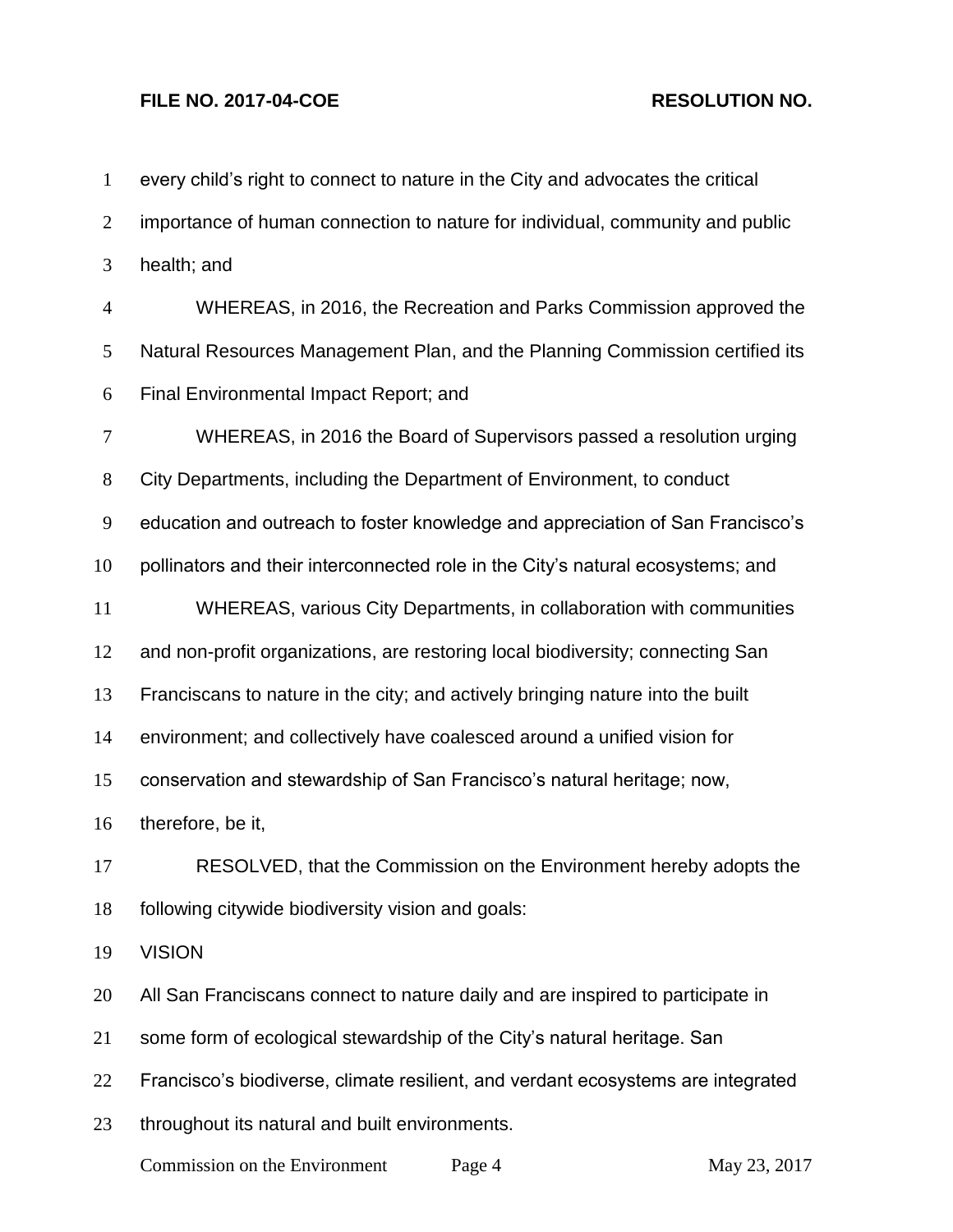### GOALS

| $\overline{2}$ | 1. Biologically Rich Ecosystems: Restore and maintain robust and                   |
|----------------|------------------------------------------------------------------------------------|
| 3              | interconnected indigenous habitats, natural areas, open spaces,                    |
| $\overline{4}$ | watersheds, and urban forests that support a rich web of life, and mitigate        |
| 5              | climate change impacts to rare species and communities;                            |
| 6              | 2. Equitable Access, Awareness and Experience of Nature: Connect all               |
| 7              | residents, workers, and visitors with nature every day in neighborhood             |
| 8              | green spaces, parks, and natural habitats;                                         |
| 9              | 3. Community and Ecological Stewardship: Empower people and                        |
| 10             | partnerships to promote, cultivate, enjoy, and restore nature in every             |
| 11             | neighborhood;                                                                      |
| 12             | 4. Ecological Planning and Design: Incorporate biodiverse, purposeful              |
| 13             | greening into all building and open space development, with a priority on          |
| 14             | creating diverse habitats for many species of wildlife;                            |
| 15             | 5. Resilience in a Living City: Leverage local natural ecosystems to               |
| 16             | sequester carbon, conserve water, prevent flooding, manage pests, and              |
| 17             | improve air quality to support San Francisco's adaptation into a climate-          |
| 18             | protected and ecological city; and, be it,                                         |
| 19             | FURTHER RESOLVED, that the Commission urges the Department of the                  |
| 20             | Environment to realize the five biodiversity goals, as part of its overall climate |
| 21             | strategy, by employing the following strategies and programs, among others:        |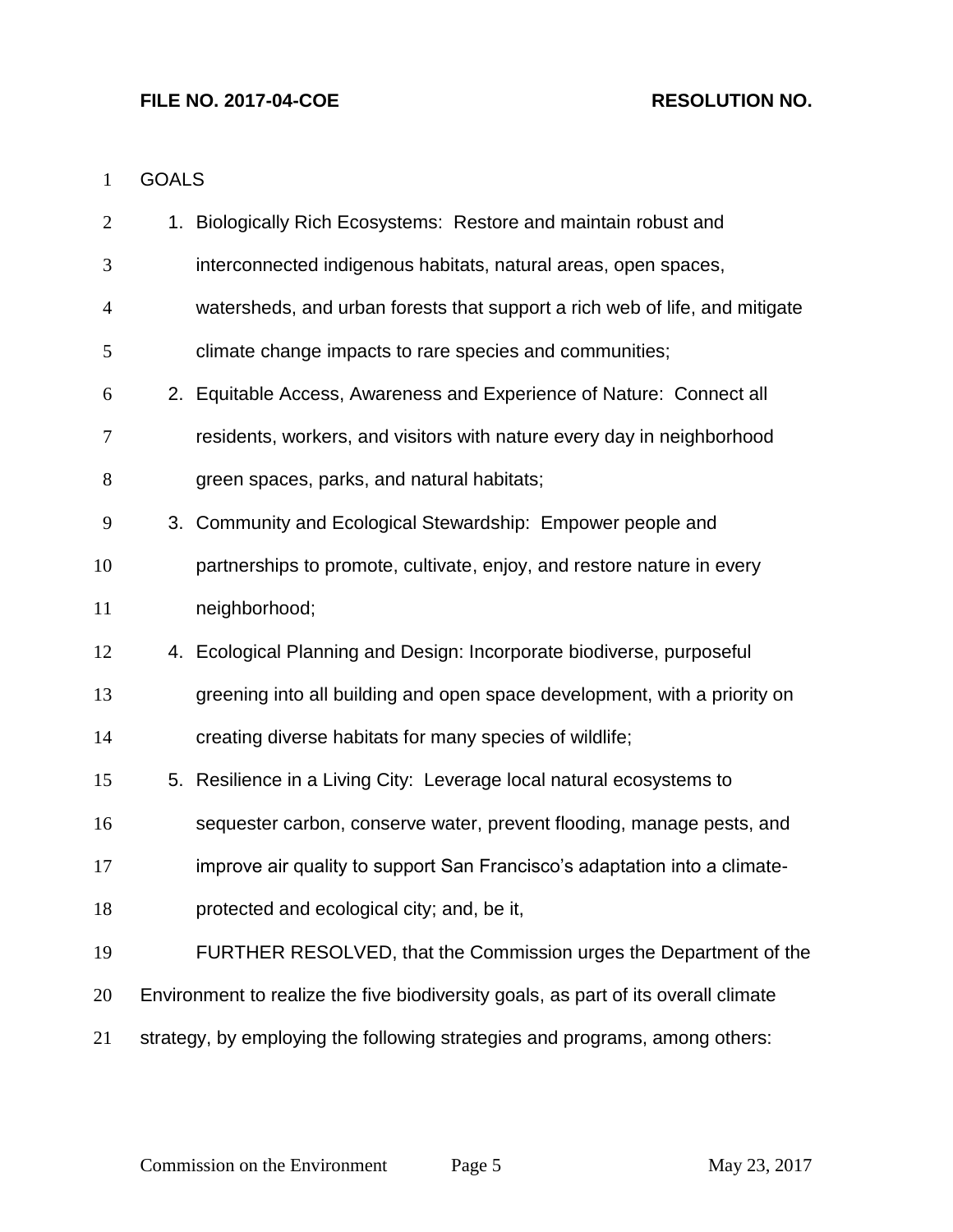| $\mathbf{1}$   | 1. Serve as the hub and resource for San Francisco city government and the   |
|----------------|------------------------------------------------------------------------------|
| $\mathbf{2}$   | community at large for local biodiversity initiatives and programs, such as  |
| 3              | the Nature in the City Map and celebrating the City's efforts;               |
| $\overline{4}$ | 2. Lead interagency initiatives to develop, align, and implement plans,      |
| 5              | policies, practices, guidelines, trainings, and other strategies to achieve  |
| 6              | biodiversity goals, all consistent with environmentally healthy and          |
| 7              | protective integrated pest management practices and the reduced risk         |
| $8\,$          | pesticide list;                                                              |
| 9              | 3. Work with City Departments, other public agencies including the Presidio  |
| 10             | Trust and the National Park Service, the California Academy of Sciences      |
| 11             | and other non-governmental organizations and stakeholders to produce a       |
| 12             | citywide inventory of the City's biodiversity and develop key indicators and |
| 13             | monitoring protocols for ecosystem health;                                   |
| 14             | 4. Promote biodiversity in major development projects by, for example,       |
| 15             | encouraging wildlife-friendly landscaping, and biophilic, nature-based       |
| 16             | urban design;                                                                |
| 17             | 5. Lead the Environment Department's Pollinators Program to include          |
| 18             | expanding the use of the San Francisco Plant Finder website and the          |
| 19             | application of Bay-Friendly Landscaping;                                     |
| 20             | 6. Promote biodiverse greening of the built environment through facilitating |
| 21             | collaborative and community-based implementation of the Green                |
| 22             | Connections Plan, the Urban Forest Plan, and others that support natural     |
| 23             | carbon sequestration and climate resilience;                                 |
|                |                                                                              |